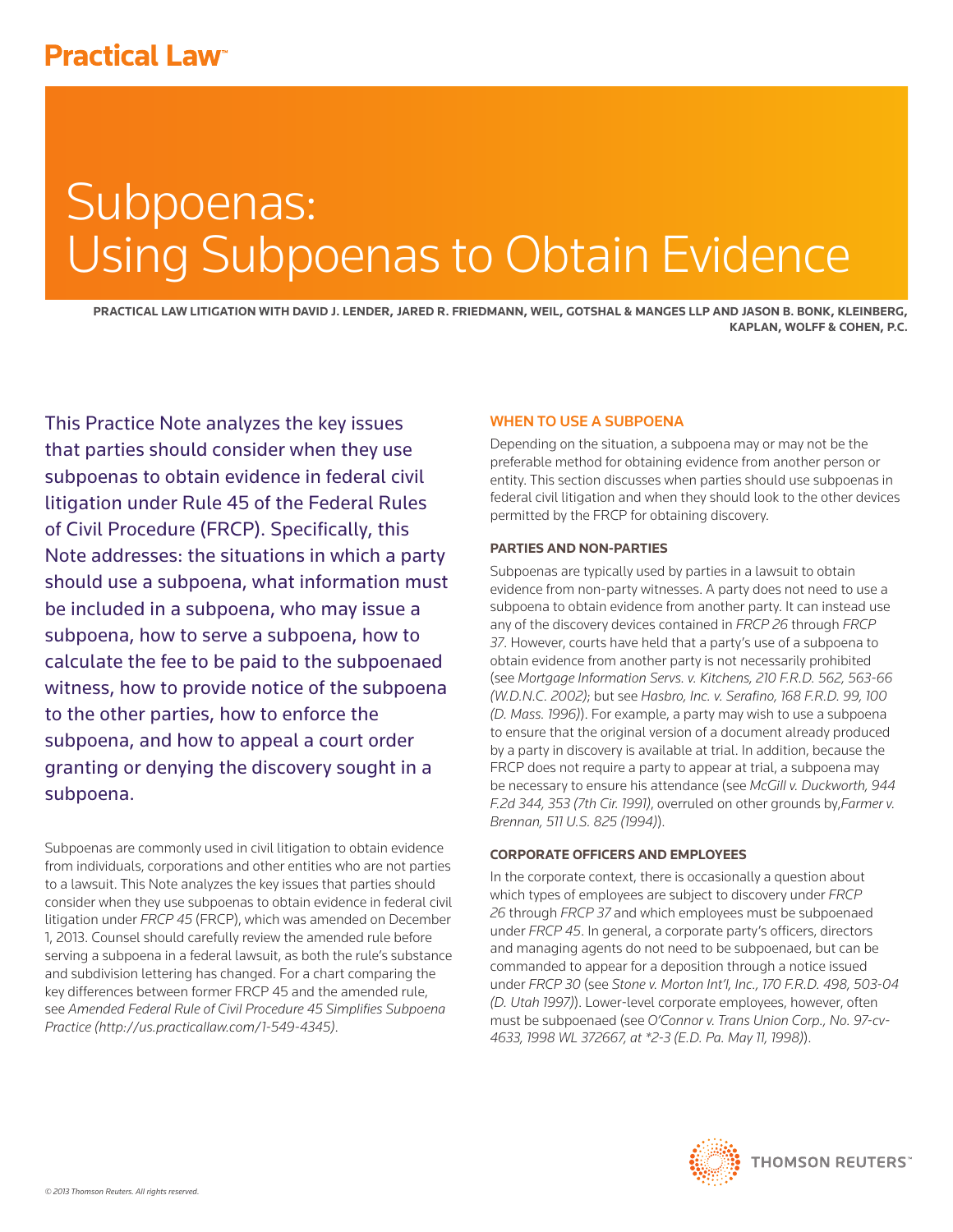#### **INDIRECT NON-PARTY DISCOVERY**

In certain circumstances, non-party discovery may be obtained indirectly through the parties. For example, if a corporation is a party to a lawsuit, and is served with a document request under *FRCP 34*, it must produce all responsive documents within its control even if those documents are in the physical possession of affiliated companies or other third parties that are not parties to the underlying action (see *Gen. Envt'l Sci. Corp. v. Horsfall, 136 F.R.D. 130, 133-34 (N.D. Ohio 1991)*; see also *Dietrich v. Bauer, No. 95-cv-7051, 2000 WL 1171132, at \*2-5 (S.D.N.Y. Aug. 16, 2000)*; *Addamax Corp. v. Open Software Found., Inc., 148 F.R.D. 462, 468 (D. Mass. 1993)*; *GenOn Mid-Atlantic, LLC v. Stone & Webster, Inc., No. 11-cv-1299, 2012 WL 1414070, at \*10 (S.D.N.Y. Apr. 20, 2012)*).

For further analysis of the issues that courts consider in determining whether a corporation practically controls documents held by an affiliate, see *Article, Protecting Foreign Corporations from US Discovery (http://us.practicallaw.com/6-502-5304)*.

# **THE COOPERATIVE WITNESS**

Before subpoenaing a witness, counsel for the requesting party should investigate whether the witness will voluntarily provide the sought-after evidence. The requesting party may be able to save a significant amount of time and money if the witness is willing to voluntarily comply with an informal request for evidence. However, even if the witness agrees to voluntarily provide the requested evidence, a party may still want to use a subpoena (backed by the threat of contempt sanctions for disobedience) to ensure the witness' continued cooperation.

# TYPES OF SUBPOENAS

A subpoena may command a witness to:

- Testify at a deposition, hearing or trial (testimonial subpoena).
- Produce, or make available for inspection, documents, electronically stored information (ESI) or other tangible items (document subpoena).

A subpoena that seeks documents from a witness may be combined with a subpoena seeking that person's testimony as well (*FRCP 45(a)(1)(C)*). Alternatively, the requesting party may serve separate document subpoenas and testimonial subpoenas directed to the same person (*FRCP 45(a)(1)(C)*).

# REQUIRED CONTENTS OF THE SUBPOENA

A subpoena issued in the context of federal civil litigation must contain the following information:

- The name of the court that issued the subpoena, because only the court where the underlying action is pending (the issuing court) may issue a subpoena (see *FRCP 45(a)(2)* and *From Which Court Must the Subpoena Issue?*).
- $\blacksquare$  A proper citation of the title of the action and the civil action number.
- The identity of the person to whom the subpoena is directed.
- The text of *FRCP 45(d)* and (e), which together set out the witness' rights and duties in responding, objecting or moving to quash the subpoena.
- The time and place for either the production or inspection of documents, or for attendance at a hearing, trial or deposition (known as the return date).
- The categories of documents sought (if the subpoena commands the production or inspection of documents).
- $\blacksquare$  The method for recording testimony (if the subpoena seeks testimony).

# (*FRCP 45(a)(1)(A)-(B)*.)

#### In addition:

- $\blacksquare$  The subpoena, which may be issued by the clerk or an attorney authorized to practice in the issuing court (see *Who May Issue the Subpoena?*), must bear the issuer's signature (*FRCP 45(a)(3)*).
- If ESI is sought, the subpoena may specify the form(s) in which the ESI is to be produced (*FRCP 45(a)(1)(C)*).
- If the subpoena requires a corporation (or other organization) to designate a representative to testify about certain matters, the subpoena must advise the non-party organization of its duty to make this designation (*FRCP 30(b)(6)*).

Many attorneys use the official subpoena forms available for download on the Administrative Office of the US Courts' *Court Forms by Category* webpage. The official form for a subpoena commanding a witness to:

- Attend a hearing or trial is the AO 088.
- Appear for a deposition is the AO 088A.
- Produce documents, information, or objects or to permit inspection of premises is the AO 088B.

If the chosen form does not provide enough space for all of the required information, as is often the case when a subpoena calls for the production of many types of documents or requests a company representative to testify about many issues, the issuing party may include this additional information as an attachment (also known as a "rider") to the subpoena.

# ISSUING THE SUBPOENA

*FRCP 45(a)* speaks of "issuing" a subpoena. The term "issuing" has two distinct meanings in this context:

- Which court's name must appear on the face of the subpoena.
- Who can physically sign the subpoena.

As explained below, a subpoena must be properly "issued" on both levels to be valid and enforceable.

# **FROM WHICH COURT MUST THE SUBPOENA ISSUE?**

*FRCP 45* requires subpoenas to be "issued" out of a court. The physical act of issuing a subpoena from a court is simple: the issuing party's attorney need only place the issuing court's name at the top of the subpoena. However, the legal effect of issuing a subpoena from a court is significant: the subpoena becomes a judicial command emanating from that court, the disobedience of which may be punishable as a contempt of court (*FRCP 45(g)*).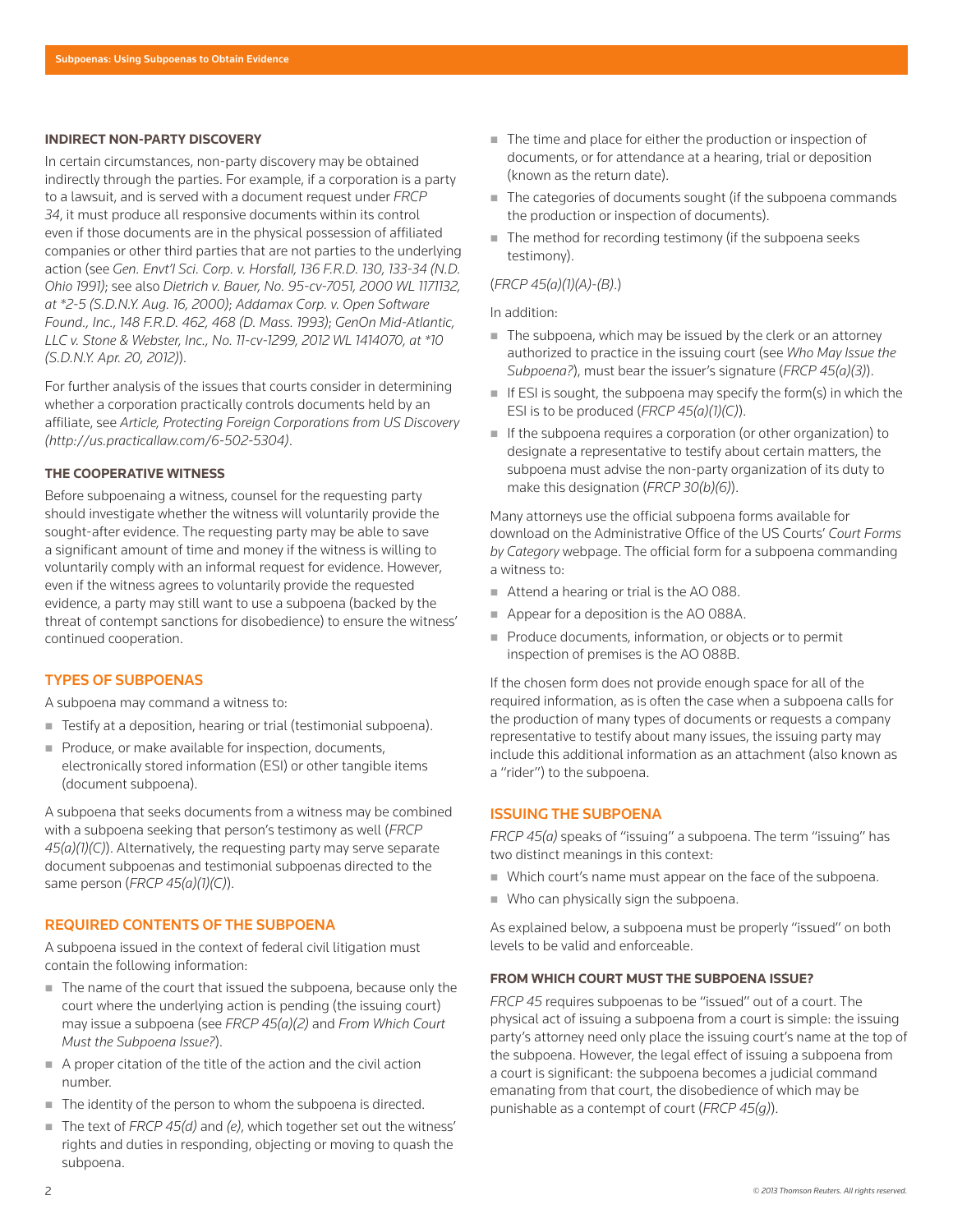Under the amended rule, all subpoenas, whether for documents, depositions, hearing or trial, must now be issued from the court where the case is pending (*FRCP 45(a)(2)*).

#### **WHO MAY ISSUE THE SUBPOENA?**

Under *FRCP 45*, two types of individuals may "issue," or sign, a subpoena:

- The clerk of court.
- An attorney authorized to practice in the court where the action is pending.

#### (*FRCP 45(a)(3)*.)

Although counsel need only be admitted in the issuing court to sign a subpoena, subpoena-related motion practice may require separate admission in another court (or the use of local counsel) if compliance with the subpoena is required outside the issuing court's jurisdiction (see *Enforcing the Subpoena*). In certain districts, counsel may need to be separately admitted to depose a witness within that district (if different from the issuing court). (See, for example, *E.D. Mich. L. Civ. R. 83.20(i)(1)(E)(ii)* (non-member attorney may conduct a deposition in the Eastern District of Michigan only under certain circumstances); see also *Winterrowd v. Am. Gen. Annuity Ins. Co., 556 F.3d 815, 820 (9th Cir. 2000)* ("Admissions rules and procedure for federal court are independent of those that govern admission to practice in state courts").) If the court's local rules are unclear on these points, check with a local attorney to see what the common practice is in that district.

#### SERVING THE SUBPOENA

A subpoena is a form of judicial process (similar to a summons) by which the issuing court obtains jurisdiction over a non-party. To obtain jurisdiction over a non-party, the issuing party must properly serve the subpoena. As explained below, the rules governing service of a subpoena are fairly strict. Non-compliance with these rules may invalidate the subpoena.

# **WHO MAY SERVE?**

Any person who is not a party to the underlying action and is at least 18 years of age may serve the subpoena (*FRCP 45(b)(1)*).

# **WHAT SHOULD BE SERVED?**

The person serving the subpoena should serve a copy of the subpoena on the witness (*FRCP 45(b)(1)*). The issuing party should retain the original subpoena and not file it with the court unless there is a valid basis for doing so, for example, if the issuing party desires to submit the subpoena as an exhibit to a motion (2000 Advisory Committee Notes to FRCP 5(d)).

# **METHOD OF SERVICE**

Most courts hold, and the plain text of *FRCP 45* seems to require, that a subpoena must be hand-delivered to the person named therein (*FRCP 45(b)(1)*; *Omikoshi Japanese Restaurant v. Scottsdale Ins. Co., No 08-cv-3657, 2008 WL 4829583, at \*1 (E.D. La. Nov. 5, 2008)*). If

the subpoena is directed to a corporation (or other entity), it must be personally served on a corporate officer or other agent authorized under *FRCP 4* to accept service of process (see *In re Motorsports Merchandise Antitrust Litig., 186 F.R.D. 344, 348 (W.D. Va. 1999)*).

The rigid rules governing the method of subpoena service are quite different from the more liberal rules governing service of a summons (compare *FRCP 4(e)-(k)* with FRCP 45(b)(1)). The issuing party risks having the subpoena quashed if the party serves it by mail, overnight carrier or delivers it to the witness' attorney. However, some courts have held that a subpoena may be served by methods other than hand-delivery (see, for example, *Hall v. Sullivan, 229 F.R.D. 501, 505 (D. Md. 2005)*).

To avoid a challenge directed to the propriety of service, counsel should take the conservative approach and arrange for hand-delivery by an appropriate process server directly to the witness or corporate representative.

# **TIMING OF SERVICE**

*FRCP 45* does not provide a minimum time period within which compliance with a subpoena may be commanded. When a subpoena is issued during discovery, typically the issuing party may allow up to 30 days after service to comply with a subpoena, but may demand compliance within a shorter time period if reasonable under the circumstances (see *Subair Sys., LLC v. Precisionaire Systems, Inc., No. 08-cv-60570, 2008 WL 1914876, at \*2 & n. 4 (S.D. Fla. Apr. 26, 2008)* (ten days notice reasonable under FRCP 45)).

The issuing court's local rules may, however, provide a minimum time period for compliance (see, for example, *E.D. Va. L. Civ. R. 45(E)* (requiring trial subpoena to be served no later than 14 days before the return date); *E.D. Va. L. Civ. R. 45(F)* (requiring deposition subpoenas to be served no later than 11 days before the date of the deposition)).

Generally, a subpoena may not be served before the parties conduct their *FRCP 26(f)* pre-trial discovery conference, also known as a meet and confer (*FRCP 26(d)(1)*). In addition, counsel should ensure that the subpoena is served (and that the return date is designated) before any related discovery deadlines (see *Ponson v. BellSouth Telecomm., Inc., No. 09-cv-0149, 2010 WL 1552802, at \*3 (E.D. La. Apr. 16, 2010)*; *Surbella v. Foley, No. 05-cv-0758, 2006 WL 3007429, at \*1 (S.D. Ohio Oct. 20, 2006)*).

#### **PLACE OF SERVICE**

A subpoena issued under *FRCP 45* can now be served anywhere in the United States (see *FRCP 45(b)(2)*).

#### **PLACE OF COMPLIANCE**

Although a subpoena may now be served anywhere in the US, *FRCP 45* places strict limits on where a subpoena may command compliance. This section outlines FRCP 45's geographic limits, and briefly explains the potential consequences of a subpoena that purports to command compliance beyond those limits.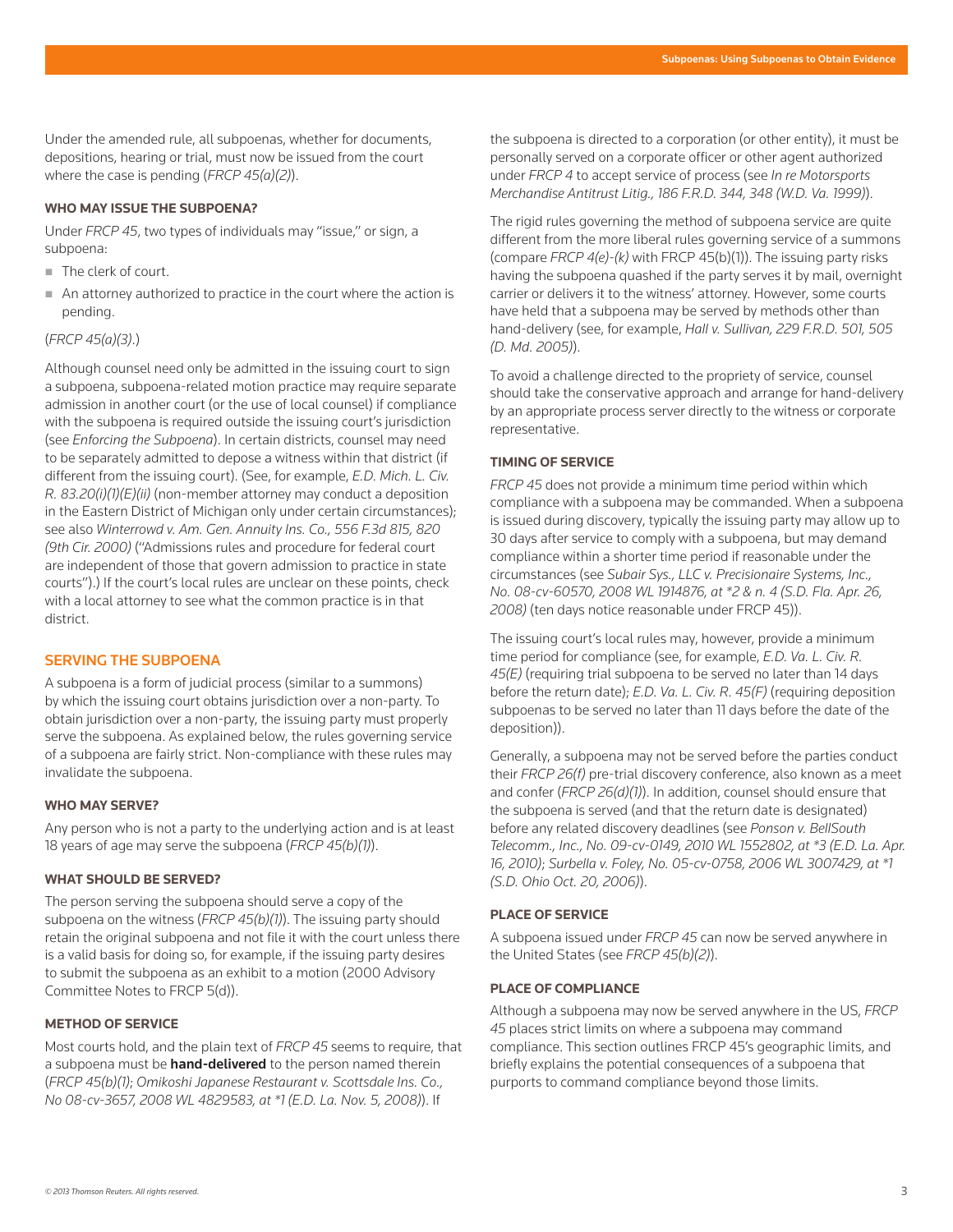#### **Subpoenas Seeking Testimony**

A non-party generally may only be commanded to testify at a deposition, hearing or trial if the place of testimony is within 100 miles of where the witness lives, works, or regularly transacts business in person (*FRCP 45(c)(1)(A)*). The 100-mile limit may, however, be expanded for trial subpoenas to encompass the entire state where the non-party lives, works, or regularly transacts business in person, but only if the witness would not incur substantial expense to attend the trial (*FRCP 45(c)(1)(B)(ii)*).

A subpoena is not required to compel a party (or its officers, directors, and managing agents) to attend a deposition. Parties and their officers, directors, and managing agents must appear for a deposition that is properly noticed under *FRCP 30*, or face sanctions, regardless of whether a deposition subpoena was served (see *FRCP 37(d)(1)(A) (i)*; see also 2013 Advisory Committee Notes to FRCP 45(c)). Although no subpoena is required to depose a party, if one is served, it must comply with the geographical limits of *FRCP 45* to be enforceable (see 2013 Advisory Committee Notes to FRCP 45(c)).

However, a subpoena is required to compel a party or a party's officer to appear at a hearing or trial. A hearing or trial subpoena directed to a party or a party's officer may not require the witness to travel more than 100 miles to attend the hearing or trial unless the party or officer lives, works or regularly transacts business in person in the state where the hearing or trial is to be held (FRCP 45(c)(1)(A); *FRCP 45(c)(1)(B)(i)*; see also 2013 Advisory Committee Note to FRCP 45(c)). When an order under *FRCP 43(a)*authorizes testimony from a remote location, the witness can be commanded to testify from any place within FRCP 45(c)'s limits (2013 Advisory Committee Notes to FRCP  $45(c)$ ).

#### **Subpoenas Seeking Production or Inspection**

For subpoenas seeking documents, ESI, or tangible things, the place of production must be within 100 miles of where the witness lives, works, or regularly transacts business in person (*FRCP 45(c)(2)(A)*). However, nothing in the amended rule prevents parties from agreeing to produce items electronically, as is common practice with large document productions and ESI (see 2013 Advisory Committee Notes to FRCP 45).

For subpoenas seeking inspection of premises, the specified location must be the premises to be inspected (*FRCP 45(c)(2)(B)*).

# **Measuring the 100-mile Limit**

Courts generally measure the 100-mile limit in *FRCP 45* as a straight line between the place from which the witness travels and the place of attendance, not by the surface route taken (see *Palazzo ex rel. Delmage v. Corio, 204 F.R.D. 639 (E.D.N.Y. 1998)*).

#### **Failure to Comply with Geographic Limitations**

If a subpoena purports to require compliance outside of the above geographic limits, a court generally must quash or modify the subpoena on motion (see *FRCP 45(d)(3)(A)(ii)* and *Practice Note, Subpoenas: Responding to a Subpoena*). Some exceptions apply.

For example, if travel outside the geographic limits would result in substantial expense to a non-party witness, the party who issued the subpoena may cover the expense. The court can then condition the subpoena's enforcement on the party's payment (see 2013 Advisory Committee Notes to FRCP 45(c)).

### **PROOF OF SERVICE**

Following service of a subpoena, the process server must prepare a certified proof of service (*FRCP 45(b)(4)*). This may be in the form of an affidavit or declaration (the latter does not require notarization). Alternatively, the server may use the "Proof of Service" section of the standard subpoena form found on the Administrative Office of the US Courts' *Court Forms by Category* webpage.

The proof of service must identify the server by name, and include the date, manner of service and the name(s) of the person(s) served (FRCP 45(b)(4)). In addition, for subpoenas commanding attendance at a deposition or trial, the server should state the amount of the witness fee that was tendered as compensation for testimony commanded by the subpoena (see *Witness Fees*).

The issuing party should retain the server's original proof of service. The proof of service does not need to be served on any of the other parties and should not be filed with the court unless there is a reason to do so, for example, if the issuing party wishes to attach the proof of service as an exhibit to a motion (*FRCP 45(b)(4)*).

# WITNESS FEES

For subpoenas requiring a person's attendance, the issuing party must advance the witness compensation for:

- One day's attendance.
- The round-trip mileage fee for travel to and from the place of attendance.

# (*FRCP 45(b)(1)*.)

This section outlines the key issues for counsel to consider when tendering the requisite attendance and mileage fees to a subpoenaed witness.

# **DAILY ATTENDANCE FEE**

*FRCP 45(b)(1)* does not actually set the daily attendance fee for appearance at a deposition, hearing or trial. The fee is, instead, set by *28 U.S.C. § 1821*. Under *28 U.S.C. § 1821(b)*, the typical daily attendance fee for witnesses in federal proceedings is \$40. This amount may vary depending on whether attendance is required by an expert or other specialized witness that may have an established hourly rate.

# **MILEAGE FEE**

The mileage fee provided by the issuing party must be tendered irrespective of the distance that the witness travels to attend the deposition, hearing or trial, although it only needs to be a reasonable estimate of the distance traveled (see *In re Dennis, 330 F.3d 696, 705 (5th Cir. 2003)*).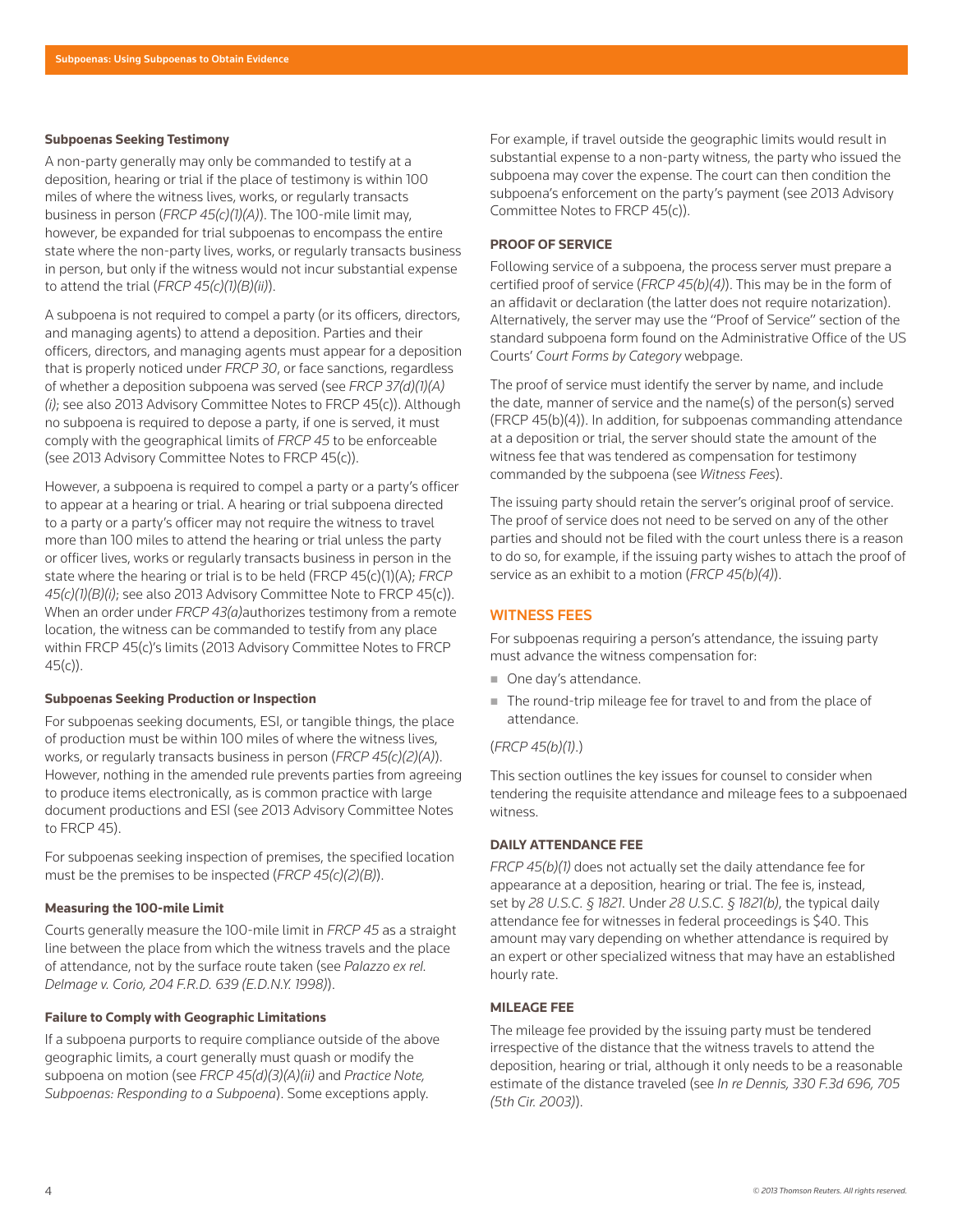The mileage fee is calculated by multiplying the rate per mile (presently set at \$0.565 for travel by automobile) by the number of miles traveled to and from the place of attendance. Although the basic calculation is simple and straightforward, it rests on a complex and interlocking web of federal statutes and regulations. A good rule of thumb to avoid such complexities is to simply use an online mapping service such as MapQuest or Google Maps to determine the driving distance from the witness' place of origin (whether home or office) to the location of the deposition, and then multiply that distance by \$0.75 to ensure that you are advancing a sufficient fee (for example, 40 miles x  $$0.75 = $30$ ). For those wishing for a more precise calculation, the statutory and regulatory authority for calculating the mileage fee is analyzed in detail below.

# **How to Determine Rate Per Mile**

*FRCP 45(b)(1)* is silent on how to calculate the rate per mile that a traveling witness is entitled to receive. It merely states that the witness must receive the mileage fee "allowed by law."

The starting point for determining the rate per mile allowed by law is *28 U.S.C. § 1821(c)(2)*. However,Section 1821(c)(2) does not actually set the rate per mile that a traveling witness is entitled to receive. Instead, it states that the travel allowance must be equal to the allowance which the General Services Administration (GSA) has prescribed, pursuant to *5 U.S.C. § 5704*, for federal employees traveling on official business by privately owned vehicle.

Section 5704, in turn, states that the rate per mile for reimbursing federal employees traveling by privately owned vehicle is to be established by regulations prescribed by the GSA pursuant to *5 U.S.C. § 5707*.

*Section 5707(b)(2)(A)* requires the GSA to issue regulations prescribing:

- A mileage reimbursement rate which reflects the current costs of operating privately owned automobiles. This rate must not exceed the IRS's single standard mileage rate for optional use by taxpayers in computing the deductible costs of operating their automobiles.
- Mileage reimbursement rates which reflect the current costs of operating privately owned airplanes and motorcycles.

The GSA's regulation setting out the mileage reimbursement rate for operating a privately owned automobile, motorcycle or airplane is *41 C.F.R. § 301-10.303*. Section 301-10.303 merely states that the reimbursement rates are published on the GSA's website.

The GSA's website lists the 2013 reimbursement mileage rates as follows:

- Privately owned automobile: \$0.565.
- Privately owned motorcycle: \$0.535.
- **Privately owned airplane: \$1.33.**

(See *Privately Owned Vehicle (POV) Mileage Reimbursement Rates*.)

In addition, the IRS's 2013 optional standard mileage rates for use by taxpayers in computing the deductible costs of operating their automobiles is:

■ \$0.565 per mile for business miles driven.

- \$0.24 per mile driven for medical or moving purposes.
- \$0.14 per mile driven in service of charitable organizations.

(See *IRS Standard Mileage Rates for 2013*.)

#### **How to Determine Distance Traveled**

As with determining the rate per mile, *FRCP 45(b)(1)* is silent on how to measure the distance traveled for purposes of computing the mileage fee. The starting point for determining how to measure the distance to and from the place of attendance is *28 U.S.C. § 1821*.

*Section 1821(c)(2)* states only that mileage shall be computed on the basis of a "uniformed table of distances" adopted by the GSA. The GSA's uniformed table of distances is a proprietary database developed by ALK Technologies, and available to users for a subscription fee. However, a regulation promulgated by the GSA to help federal employees calculate distance measurements when seeking reimbursement for travel by privately owned automobiles (and motorcycles) states that distance calculations may be based on "paper or electronic standard highway mileage guides, or the actual miles driven as determined from odometer readings" (*41 C.F.R. § 301- 10.302*). Therefore, if the issuing party does not wish to subscribe to the ALK uniformed table of distances, a reasonable alternative may be to use an online mapping service such as MapQuest or Google Maps.

When measuring the distance to and from the place of attendance, the starting point will typically be either the witness' home or place of business. If there is more than one possible starting point, such as when the witness lives and works in the district where the subpoena is returnable, it may be prudent to measure the distance from the furthest point to the place of attendance.

# **Calculating the Mileage Fee**

Although *FRCP 45(b)(1)* does not provide guidance on how to compute the mileage fee, the answer may lie in a GSA regulation designed to help federal employees compute mileage reimbursements for travel by privately owned automobiles and motorcycles (*41 C.F.R. § 301-10.301*). Under this regulation, the mileage fee is calculated by multiplying the distance traveled (as determined by *41 C.F.R. § 301-10.302*) by the applicable mileage rate (as determined by *41 C.F.R. § 301-10.303*). Case law is also consistent with this approach (see, for example, *Green Const. Co. v. Kan. Power & Light Co., 153 F.R.D. 670, 681 (D. Kan. 1994)*).

# **FORM OF PAYMENT**

The attendance and mileage fees may be paid in cash, by check, by money order or by any other generally accepted method of payment. Where the issuing party tenders payment in some form other than cash (for example, by check) the issuing party should ensure that the recipient can access the funds before the subpoena's return date.

#### **TIME OF PAYMENT**

The attendance and mileage fees must be tendered at the time the subpoena is served (see *CF & I Steel Corp. v. Mitsui & Co. (U.S.A.), 713 F.2d 494, 496 (9th Cir. 1983)*). Failure to tender the requisite fees at the time of service may invalidate the subpoena (see *In re Dennis, 330 F.3d at 704-05*).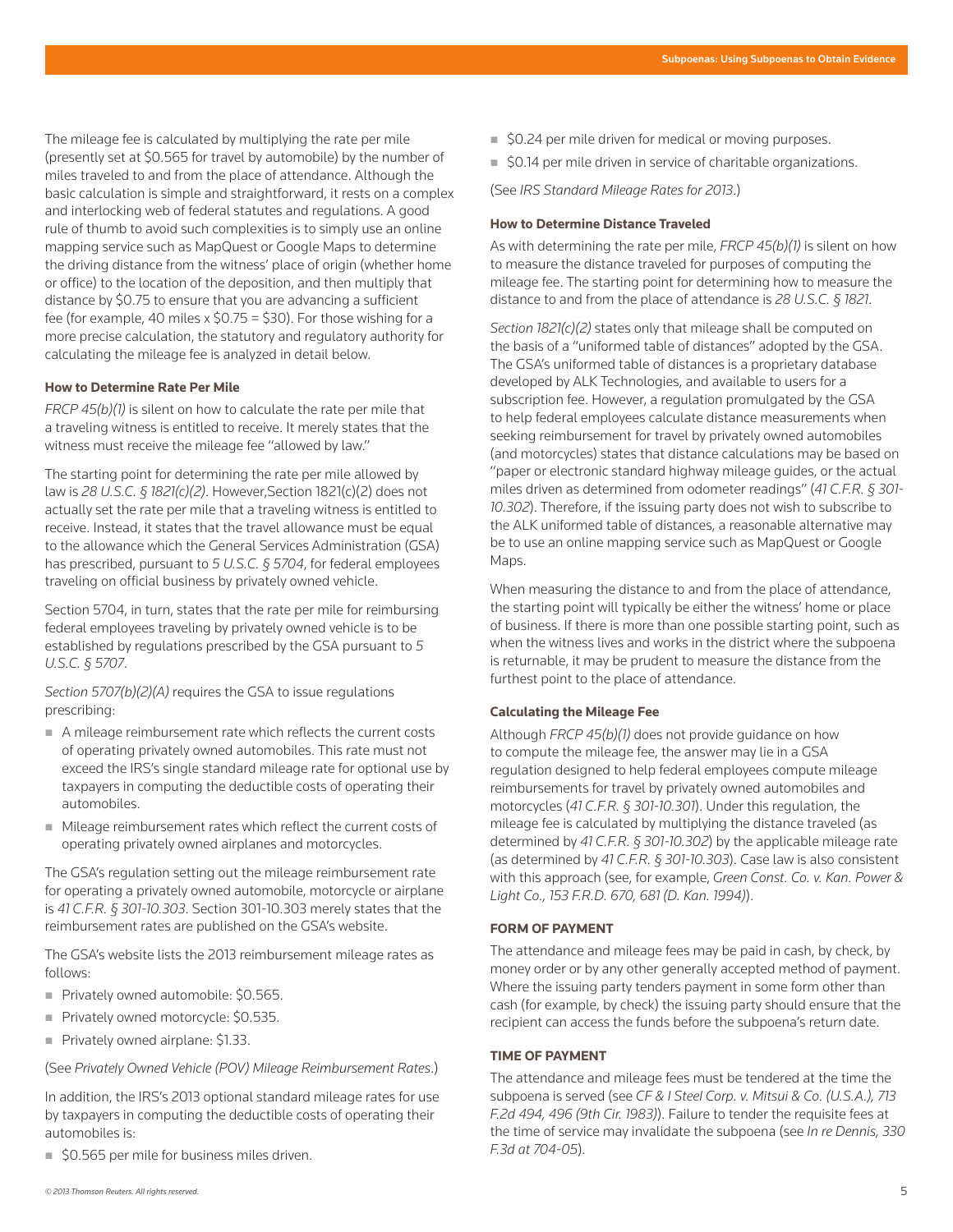#### **REIMBURSEMENT FOR REASONABLE COSTS**

The party issuing the subpoena may also have to reimburse the witness for costs incurred during travel to and from the designated place of attendance, such as airfare, tolls and lodging (*28 U.S.C. § 1821(c)-(d)*). The issuing party typically pays for these costs after the witness has attended the deposition, hearing or trial, unless otherwise ordered by the court.

# **NO FEES FOR DOCUMENT SUBPOENAS**

No attendance or mileage fee is required for subpoenas commanding the production and/or the inspection of documents (see *Benek v. Kan. City Life Ins. Co., No. 07-cv-5142, 2008 WL 356661, at \*1 (W.D. Wash. Feb. 6, 2008)*). This is because the recipient is not required to attend the production, unless the subpoena also commands the recipient to appear for a deposition, hearing or trial (*FRCP 45(d)(2)(A)*).

# **NO FEES FOR SUBPOENA ISSUED BY US**

The US government is not required to tender witness fees when the subpoena issues on behalf of the US government or any of its officers or agencies (*FRCP 45(b)(1)*).

# NOTICE OF SUBPOENA

Under the FRCP, an attorney who seeks to obtain evidence from a non-party must notify the other parties of the subpoena's issuance. This section covers the key points for counsel to consider when providing the requisite notice to the other parties.

# **TIMING OF THE NOTICE**

If a subpoena commands the production of documents, ESI, tangible things or the inspection of premises before trial, the issuing party must serve a notice and a copy of the subpoena on each party to the lawsuit before the subpoena is served (*FRCP 45(a)(4)*). The purpose of this requirement is to give other parties a chance to object to the production or inspection, or to serve a subpoena for additional materials (2013 Advisory Committee Notes to FRCP 45(a)).

In practice, attorneys often fail to obey the pre-service notice rule by notifying parties contemporaneously with service on the witness. However, the notice requirement is now contained in a separate provision earlier in the rule to emphasize that counsel should comply with the rule as stated. The amended rule also requires counsel to serve a copy of the subpoena, along with the notice, before serving the witness (see *FRCP 45(a)(4); see also 2013 Advisory Committee Notes to FRCP 45(a)*).

If a subpoena commands a witness to appear for a deposition, the issuing party must give written notice to the other parties in the lawsuit under *FRCP 30*. However, this notice does not need to be given before the subpoena is served if the timing of the notice is reasonable (*FRCP 30(b)(1)*).

Although *FRCP 45* does not expressly require prior notice of a trial subpoena, courts have required prior notice where the issuing party uses a trial subpoena to obtain discovery (see *Kenney, Becker LLP v. Kenney, No. 06-cv-2975, 2008 WL 681452, at \*3 & n.3 (S.D.N.Y. Mar. 10, 2008)*).

#### **DRAFTING THE NOTICE**

The notice of subpoena should identify the person to whom the subpoena is directed and state the date, time and place of the production, inspection or testimony so that the other parties may review the documents produced or attend the deposition. If the subpoena is for production of documents, ESI, tangible things, or the inspection of premises before trial, the issuing party must also attach a copy of the subpoena to the notice so that the other parties know exactly what evidence is being sought from the witness. Counsel should include a copy of any testimonial subpoenas with a notice of a non-party deposition.

#### **SERVING THE NOTICE**

The notice and a copy of the subpoena must be served on all of the other parties to the lawsuit (*FRCP 45(a)(4)*). The issuing party should check the court's Case Management/Electronic Case Filing (CM/ ECF) rules to determine whether discovery-related documents, such as a notice of subpoena, may be electronically served and filed. If the court's rules do not allow for the electronic service and filing of subpoena notices, the issuing party may serve the notice by mail or another acceptable method of service under *FRCP 5(b)*.

# **PROVING SERVICE**

Counsel may need to draft an affidavit of service after the notice of subpoena is served. Even if the court's rules do not require the notice to be filed, counsel should keep the original affidavit of service in his files in case service is later challenged.

# **POST-SERVICE NOTICE**

*FRCP 45(a)(4)* does not expressly state whether the issuing attorney must give notice to the other parties once the sought-after documents are delivered to their commanded destination. Nor does it state whether the issuing attorney must inform other parties of any post-service changes or modifications to the subpoena that may have been negotiated by the issuing party and the witness(es). Nevertheless, notifying the other parties of these developments is within the spirit of *FRCP 45(a)(4)*. Additionally, parties may request in their scheduling order that the court require this notice, as well as access to materials once they are produced (see *2013 Advisory Committee Notes to FRCP 45(a)*).

# DUTY TO AVOID UNDUE BURDEN OR EXPENSE

When using a subpoena to obtain evidence, the issuing party must avoid imposing undue burden or expense on a witness subject to the subpoena (*FRCP 45(d)(1)*). The compliance court may enforce this requirement through discretionary sanctions on offending parties/ attorneys, which may include lost earnings and reasonable attorneys' fees (FRCP 45(d)(1)). Courts have held that a party's attempt to enforce an invalid subpoena is a per se violation of this rule and therefore sanctionable in certain circumstances (see *Matthias Jans & Assocs., v. Dropic, No. 01-mc-0026, 2001 WL 1661473, at \*3 (W.D. Mich. Apr. 9, 2001)*).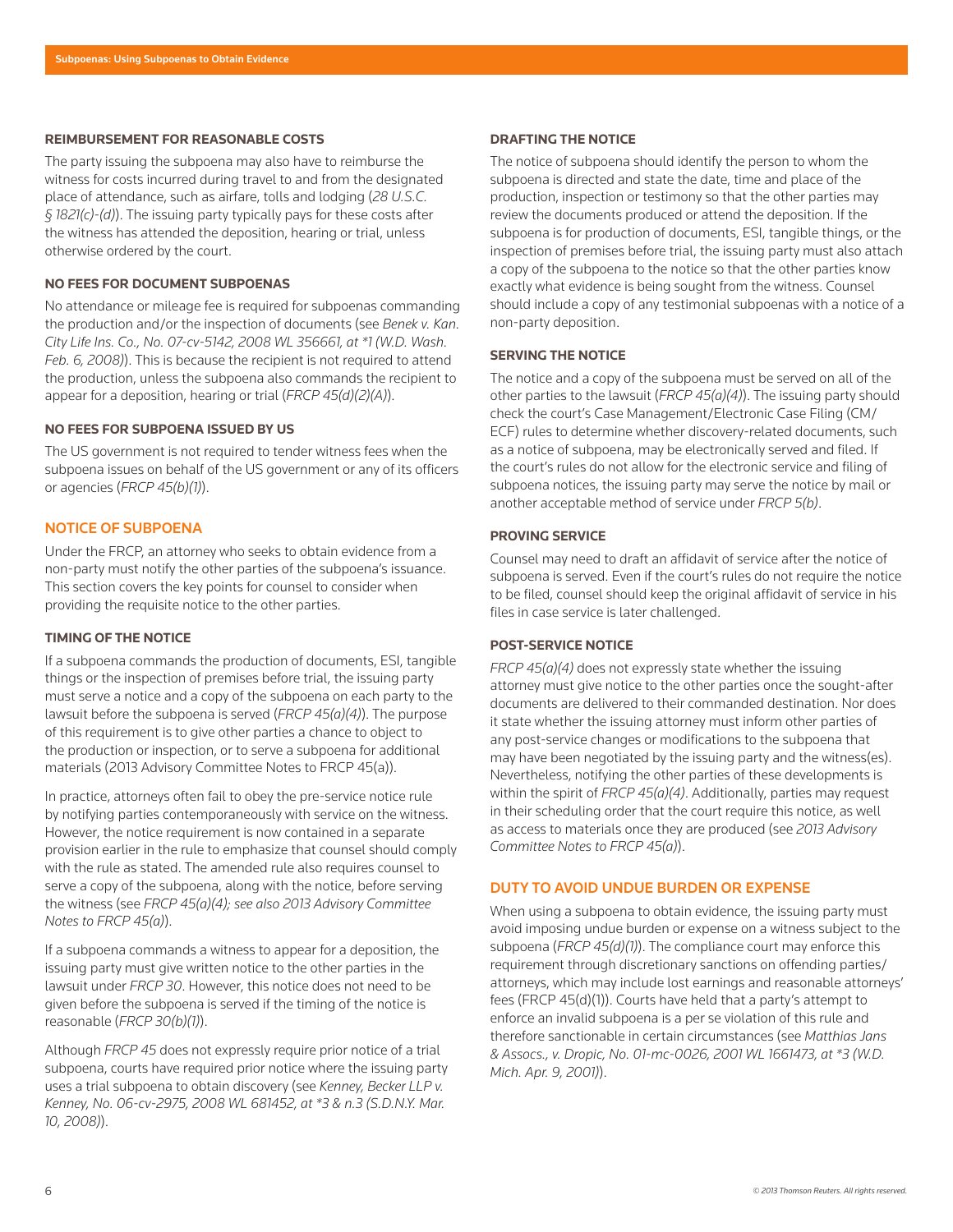# ENFORCING THE SUBPOENA

Witnesses do not always comply with subpoenas. As a result, the issuing party may need to enlist the court to force compliance. This section of the Note outlines the main issues for counsel to consider when seeking the court's assistance in forcing a reluctant witness to provide the sought-after evidence.

# **ATTORNEY ADMISSIONS**

Before filing a motion to enforce a subpoena, whether labeled a motion to compel or a motion for contempt sanctions, the movant's attorney must first confirm that he is admitted to practice in the court where the motion is to be made -- or figure out how to proceed if he is not so admitted.

# **Admission Required**

Attorney admission requirements are typically set out in the district court's local rules. Generally, an attorney may only appear on behalf of a client in a particular court if he is admitted to practice there (see, for example, *S.D.N.Y. and E.D.N.Y. L. Civ. R. 1.3(c)*). Signing and arguing a motion constitutes a court appearance.

An attorney's admission status should not present much of a problem if he files a motion to enforce a subpoena in the issuing court (again, meaning the court where the underlying action is pending). Presumably, the movant's attorney is already admitted to practice in that court.

However, if compliance is sought in a court other than the issuing court, counsel may need to be admitted in the compliance court before filing a motion to enforce the subpoena or taking other steps in furtherance of the subpoena.

# **Types of Admission**

If the movant's attorney is not admitted in the district court where the motion is to be made, he may apply for membership in the court's bar if he otherwise meets the qualifications for membership. Typically, full bar membership in a federal district court is limited to attorneys who are admitted to the state bar of the state where the court is located. Out-of-state attorneys, on the other hand, are usually allowed to become admitted on a pro hac vice basis. Directions on how to become admitted to a court or on a pro hac vicebasis may be found on the court's website and/or in its local rules.

#### **Local Counsel**

Many courts require out-of-state attorneys admitted pro hac vice to associate with local counsel for the duration of the action (see, for example, *C.D. Cal. L. Civ. R. 83-2.1.3.4*). Depending on the court's rules, local counsel may have to sign and file all documents on behalf of the out-of-state attorney (see, for example, *D.N.J. L. Civ. R. 101.1(c) (4)*).

#### **Plan Ahead**

Becoming a member of the court's bar and/or getting admitted on a pro hac vice basis takes time. Securing a local lawyer who is acceptable to the client may take some time as well. Accordingly, once it becomes apparent that a motion to enforce the subpoena must be filed, the movant's lawyer should start the process of becoming admitted to the federal court where the motion will be made (if he is not already admitted) and, if necessary, seeking out local counsel.

#### **REVIEW THE COURT'S AND JUDGE'S RULES**

Federal motion practice is governed in large part by the court's local rules, CM/ECF rules and the judge's individual practice rules (if the judge has any). These rules are normally posted on the court's website and cover issues such as:

- Whether a district or magistrate judge hears discovery-related motions.
- Whether a pre-motion conference is required.
- Time-frames and deadlines related to the filing of opposition and reply briefs.
- The proper method for filing documents (for example, in paper or electronic format).

It is critical for counsel to understand these rules before filing a motion (or any other document for that matter) in federal court.

# **MAKING A MOTION TO COMPEL COMPLIANCE UNDER FRCP 37**

One way to enforce a subpoena against a non-party witness is to move to compel compliance under *FRCP 37(a)*. This section of the Note covers the main points to consider when moving under FRCP 37(a).

# **When Used**

Motions under *Rule 37(a)* to compel a non-party's compliance are limited to situations where a:

- Witness refuses to answer oral questions at her deposition.
- Witness refuses to answer written questions posed under *FRCP 31*.
- Corporation fails to designate a representative to testify under either *FRCP 30(b)(6)* or *FRCP 31(a)(4)*.

(*FRCP 37(a)(3)(B)(i)-(ii)*; see also *Westmoreland v. CBS, Inc., 770 F.2d 1168, 1175 (D.C. Cir. 1985)*; *Fremont Energy Corp. v. Seattle Post Intelligencer, 688 F.2d 1285, 1287 (9th Cir. 1982)*; *Fisher v. Marubeni Cotton Corp., 526 F.2d 1338, 1341 (8th Cir. 1975)*.)

#### **Pre-motion Meet and Confer**

A motion to compel compliance under *FRCP 37(a)* must include a certification that the movant has, in good faith, conferred (or attempted to confer) with the person who failed to provide the discovery in an effort to resolve the situation without court action (*FRCP 37(a)(1)*).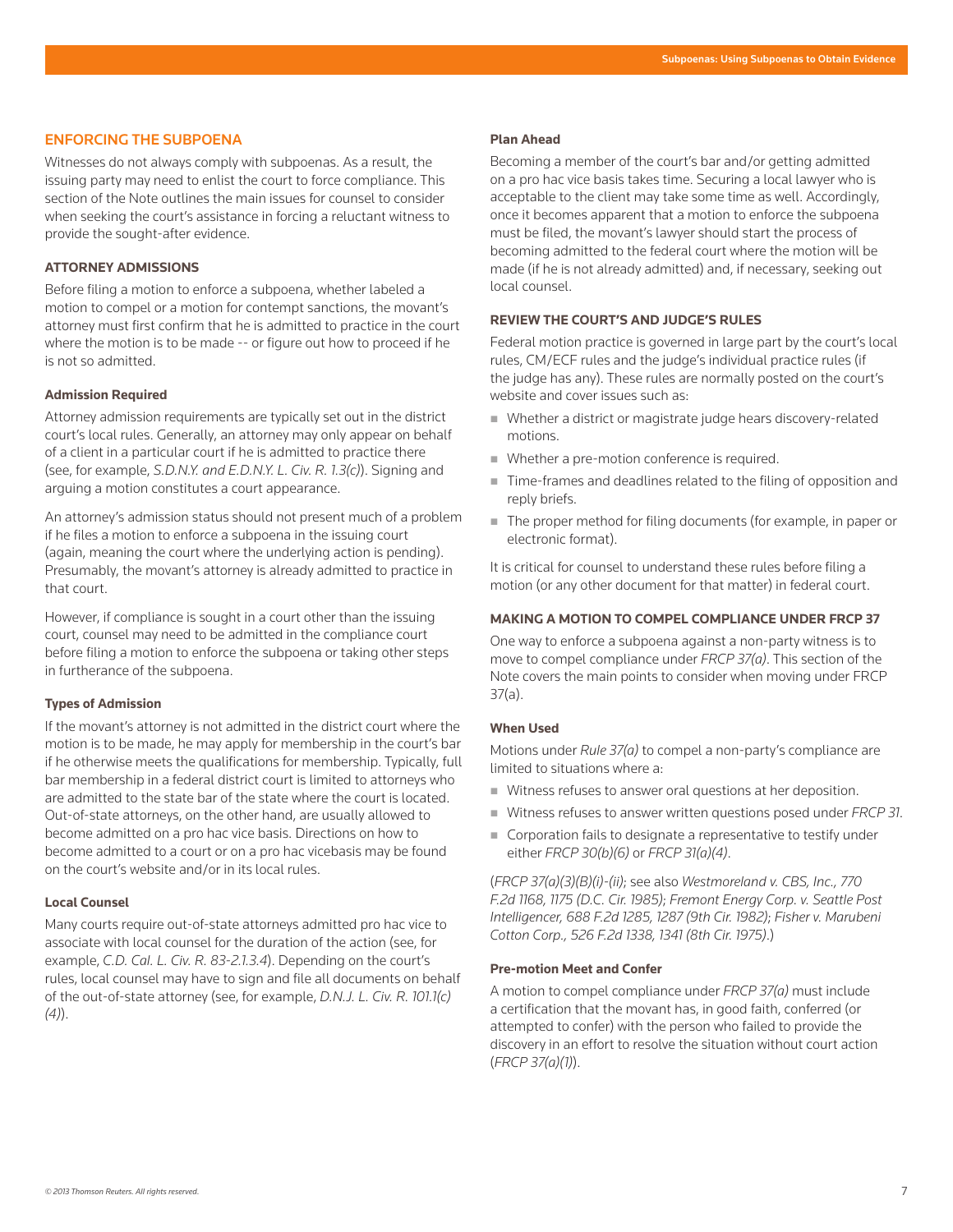#### **Where to Make the Motion**

A motion under *FRCP 37* to compel a non-party's compliance with a subpoena must be made in the compliance court (the court for the district where the discovery is or will be taken) (*FRCP 37(a)(2)*). The compliance court may or may not be the same as the issuing court. Only the court where the underlying action is pending may issue a subpoena (see *From Which Court Must the Subpoena Issue?*). However, compliance generally may only be commanded within 100 miles of where the non-party witness lives, works or regularly transacts business in person (see *Place of Compliance*). For example, if a non-compliant deposition witness lives, works and regularly transacts business only in the Northern District of California, but the underlying action is pending in (and therefore the subpoena issued out of) the Southern District of New York, counsel would have to initiate motion practice in the Northern District of California to compel the witness to testify at the deposition. However, a motion to compel may later be transferred to the issuing court (see *Transfer of a Subpoena-related Motion*).

#### **Burden of Proof**

Generally, the party seeking to compel compliance bears the initial burden of demonstrating:

- Which discovery requests are the subject of its motion to compel.
- The relevance of the sought-after evidence.
- The circumstances of the witness' non-compliance.
- Why the witness' objections are not justified.

(See *Peralta v. Martel, No. 09-cv-3228, 2011 WL 5547153, at \*1 (E.D. Cal. Nov. 14, 2011)*; *Wilson v. Hill, No. 08-cv-0552, 2010 WL 5014486, at \*2 (S.D. Ohio Dec. 3, 2010)*; *Bayview Loan Servicing, LLC v. Boland, 259 F.R.D. 516, 518 (D. Colo. 2009)*.)

The burden then shifts to the witness to demonstrate why the sought-after evidence is not discoverable, such as where the request is overly broad, seeks privileged information or is unduly burdensome (see*Snedeker v. Snedeker, No. 10-cv-0189, 2011 WL 3555650, at \*1-\*2 (S.D. Ind. Aug. 11, 2011)*; *Belaire at Boca, LLC v. Ass'ns Ins. Agency, Inc., No. 06-cv-80887, 2007 WL 2177212, at \*1 (S.D. Fla. July 26, 2007)*).

#### **Relief Available**

The primary relief available under *FRCP 37(a)* is an order compelling compliance with the subpoena (*FRCP 37(a)(1)*). A party may not seek contempt sanctions against the witness until (and unless) the court orders compliance and the witness fails to comply with the court's order (*FRCP 37(b)(1)*).

#### **Are Fees and Costs Recoverable?**

The party seeking compliance with a subpoena under *FRCP 37* may recover, from the witness, its reasonable expenses incurred in making the motion, including attorney's fees (*FRCP 37(a)(5)(A)*). Note that if the court denies the motion to compel, the witness may be able to recover, from the movant, its reasonable expenses incurred in opposing the motion, including attorney's fees (*FRCP 37(a)(5)(B)*).

# **MOVING FOR CONTEMPT SANCTIONS AND/OR TO COMPEL COMPLIANCE UNDER FRCP 45**

Another way to enforce a subpoena against a non-party witness is to move for contempt sanctions and/or compliance under *FRCP 45*. This section covers the main points to consider when moving under FRCP 45.

# **When Used**

*FRCP 45* is used as the basis to enforce a subpoena where the nonparty witness:

- Fails to appear to testify at a deposition.
- Fails to appear to testify at trial.
- Fails to produce documents in response to a document subpoena.
- Serves written objections in response to a document subpoena.
- Serves a motion to quash in response to either a deposition or document subpoena.

#### **Pre-motion Meet and Confer**

Depending on the court, the moving party may or may not need to meet and confer with the witness (or her attorney if she is represented) before making a motion to compel or for contempt under *FRCP 45* (compare *Travelers Indem. Co. v. Metro. Life Ins. Co., 228 F.R.D. 111, 115 (D. Conn. 2005)* (meet and confer not required for Rule 45 motions) with *C.D. Cal. L. Civ. R. 45-1* (meet and confer required for Rule 45 motions)). As a practical matter, however, it is usually advisable to first reach out to the witness (or her counsel, which is required if the witness is known to be represented by counsel) in an attempt to resolve the dispute without engaging in potentially expensive motion practice.

#### **Where to Make the Motion**

Subpoena-related motions and applications must initially be filed in the compliance court (see 2013 Advisory Committee Notes to FRCP 45(f)). This includes motions for contempt (see *FRCP 45(g)*). The compliance court may or may not be the same as the court where the underlying action is pending, and that issued the subpoena (see *From Which Court Must the Subpoena Issue?*).

# **Transfer of a Subpoena-related Motion**

A subpoena-related motion filed in the compliance court may be transferred to the issuing court if either:

- The person subject to the subpoena consents to the transfer.
- The court finds exceptional circumstances, which must be established by the party seeking transfer.

(*FRCP 45(f)*; see also 2013 Advisory Committee Notes to *FRCP 45(f)*.)

Transfer of subpoena-related motions should be "truly rare." For example, transfer may be appropriate to avoid disrupting the issuing court's management of the underlying litigation, such as when the issuing court has already ruled on a previous discovery motion made before it that raised the same issues as a motion filed in the compliance court, or the same issues are likely to arise as a result of subpoenas issued in many districts within a single lawsuit (see *2013 Advisory Committee Notes to FRCP 45(f)*).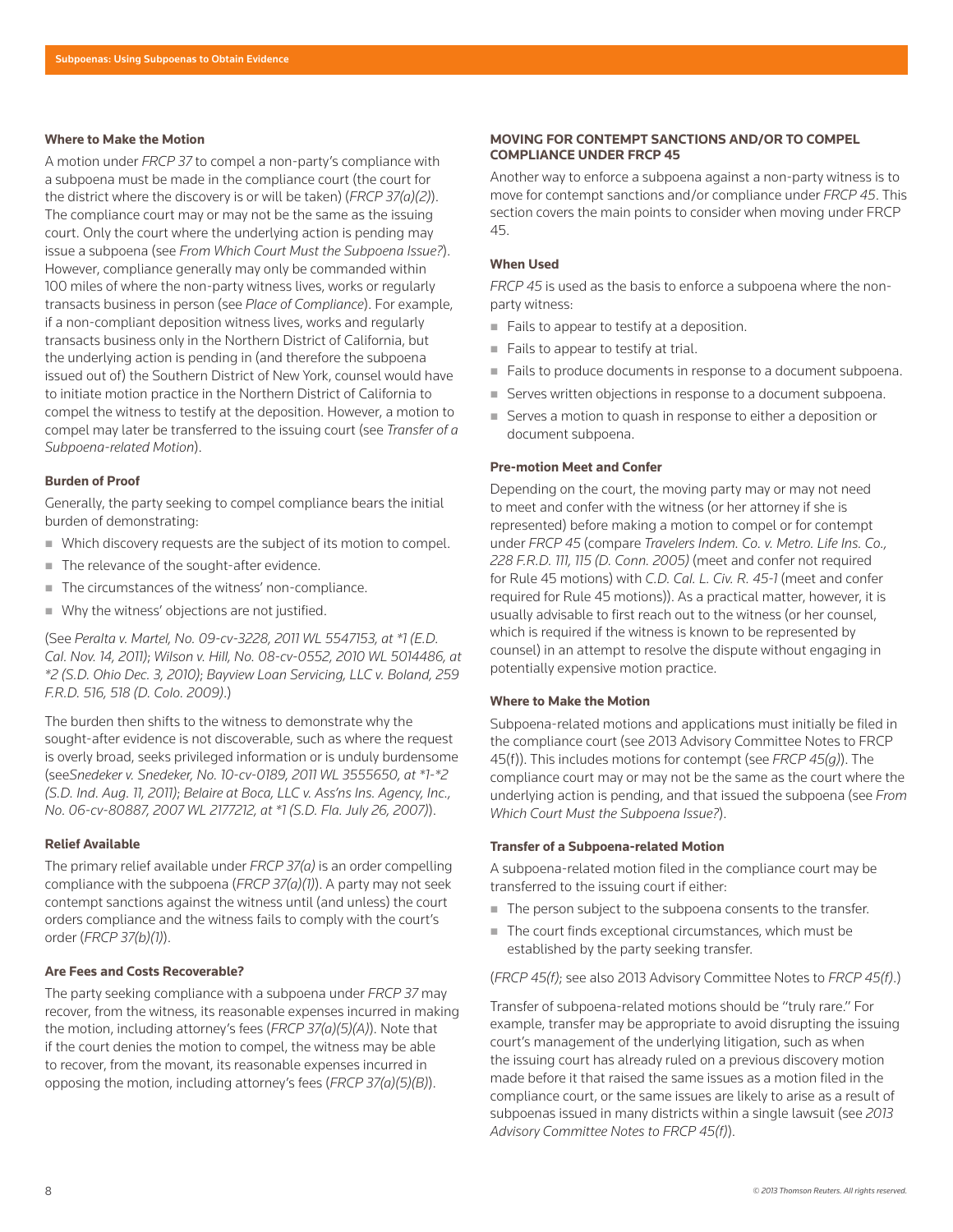If the attorney for the subpoenaed witness is authorized to practice in the compliance court, the attorney may, after transfer, file papers and appear on the motion in the issuing court (FRCP 45(f)). No separate pro hac vice admission to the issuing court is required in these circumstances for the attorney of the subpoenaed witness.

If the issuing court orders further discovery as a result of the motion, the issuing court may then re-transfer the matter to the compliance court to enforce the order (see *2013 Advisory Committee Notes to FRCP 45(f)*).

#### **Burden of Proof**

The moving party generally carries the burden of proof on a motion to compel or a motion for contempt sanctions under *FRCP 45* (see *Thomas v. Blue Cross & Blue Shield Ass'n, 594 F.3d 814, 821 (11th Cir. 2010)*; *Echostar Comm. Corp. v. News Corp. Ltd., 180 F.R.D. 391, 394 (D. Co. 1998)*). However, the recipient of the subpoena bears the burden of proof where compliance is resisted on the ground that the subpoena seeks ESI that is not reasonably accessible because of undue burden or cost (*FRCP 45(e)(1)(D)*).

#### **Relief Available: Contempt Sanctions**

Under *FRCP 45*, a person who disobeys a subpoena, or a subpoenarelated order, may be subject to contempt sanctions (see *FRCP 45(g)*; see also 2013 Advisory Committee Notes on FRCP 45(g)). Prior to the December 1, 2013 amendments to FRCP 45, some courts held that a party could immediately move for contempt sanctions under FRCP 45(g) where a subpoenaed witness fails to either:

- Appear and testify at a deposition or trial (without also serving a motion to quash and obtaining a stay of the deposition or other testimony).
- Produce documents (without also serving written objections under *FRCP 45(d)(2)(B)*).

(See *Francois v. Blandford, No-10-cv-1330, 2012 WL 777273, at \*3 (E.D. La. Mar. 7, 2012)*; *Diamond v. Simon, No. 89-cv-7061, 1994 WL 10622, at \*1 (S.D.N.Y. Jan. 10, 1994)*.) Although amended FRCP 45clarifies that contempt sanctions may be applied to a person who disobeys a subpoena-related order, or one who fails entirely to obey a subpoena, the 2013 Advisory Committee Notes to FRCP 45(g) state that it is "rare" for a court to use contempt sanctions without first ordering compliance with a subpoena.

Civil contempt sanctions generally include fines, and in some extreme cases, imprisonment (see *In re Grand Jury Proceedings, 280 F.3d 1103, 1107 (7th Cir. 2002)* (fine and imprisonment ordered for failure to obey grand jury subpoena) cert denied, *536 U.S. 925 (2002)*; *Int'l Bhd. of Elec. Workers, Local 474 v. Eagle Elec. Co., No. 06-cv-2151, 2007 WL 622504, at \*1 (W.D. Tenn. Feb. 22, 2007)* (imprisonment);*Painewebber, Inc. v. Acstar Ins. Co., 211 F.R.D. 247, 249 (S.D.N.Y. 2002)* (fine imposed for failure to comply with deposition and document subpoenas); *Forum Ins. Co. v. Keller, No. 91-cv-4528, 1992 WL 297580, at \*3 (S.D.N.Y. Oct. 8, 1992)* (fine imposed for failure to comply with document subpoena)). Civil contempt sanctions are designed primarily to coerce the contemnor into complying with the court's demands (see *Int'l Union, United Mine Workers of Am. v. Bagwell, 512 U.S. 821, 827-30 (1994)*; *In re Grand Jury Proceedings, 280 F.3d at* 

*1107*). A civil contemnor may purge the contempt by complying with the court's mandate (see *Bagwell, 512 U.S. at 828*; *In re Grand Jury Proceedings, 280 F.3d at 1107-08*).

If a non-party witness is found in contempt, the sanction should be directed to the non-compliant witness, not against the adverse party, unless that party took steps to secure the witness' non-compliance (see *Francois, 2012 WL 777273, at \*3*; see also *GenOn Mid-Atlantic, No. 11-cv-1299, 2012 WL 1414070, at \*8-15* (noting that parties can be sanctioned for non-party's alleged spoliation of evidence, but finding party's conduct in that case not to be sanctionable)).

#### **Relief Available: Order Compelling Compliance with Subpoena**

Generally, a party should move under *FRCP 45* to compel compliance with a subpoena where any of the following occur:

- Prior case law indicates that the court will not order contempt sanctions absent violation of an order compelling compliance.
- The witness timely served written objections in response to a document subpoena (*FRCP 45(d)(2)(b)(i)-(ii)*); *Pennwalt Corp. v. Durand-Wayland, Inc., 708 F.2d 492, 494 & n. 5 (9th Cir. 1983)*).
- The witness timely served a motion to quash and to stay discovery in response to a deposition subpoena. To eliminate any doubt as to whether a court order denying the witness' motion to quash also constitutes an order compelling the sought-after discovery, the party seeking discovery will typically make a cross-motion to compel in response to the witness' motion to quash.

#### **Are Fees and Costs Recoverable?**

Whether or not a party may recover its motion-related costs and fees from the witness under *FRCP 45*depends on the relief sought:

- As a general rule, the movant may not recover its motionrelated costs and fees under FRCP 45 when it moves to compel compliance with the subpoena (see *Peacock v. Merrill, No. 08-mc-0001, 2008 WL 687195, at \*4 & n. 11 (M.D. La. Mar. 10, 2008)*; *Heartland Surgical Specialty Hosp., LLC v. Midwest Div., Inc., No. 05-cv-2164, 2007 WL 852521, at \*7 (D. Kan. Mar. 16, 2007)*; *Davis v. Speechworks Int'l, Inc., No. 03-cv-0533, 2005 WL 1206894, at \*4-\*5 (W.D.N.Y. May 20, 2005)*; *SEC v. Kimmes, No. 18-mc-0304, 1996 WL 734892, at \*5-\*11 (S.D.N.Y. Dec. 24, 1996)*; *Application of Sumar, 123 F.R.D. 467, 473-74 (S.D.N.Y. 1988)*).
- However, courts may award costs and fees to a party who prevails on a motion for contempt sanctions (see *Francois, 2012 WL 777273, at \*3*; *In re Faiella, No. 05-bk-50986, 07-ad-1470, 2008 WL 1790410, at \*5-\*8 (Bankr. D.N.J. Apr. 18, 2008)*; *Int'l Bhd. of Elec. Workers, No. 06-cv-2151, 2007 WL 622504, at \*1, \*5*; *Tranchant v. Envt'l Monitoring Svc., Inc., No. 00-cv-2196, 2001 WL 1160864, at \*1-\*2 (E.D. La. Oct. 2, 2001)*; *Bulkmatic Transport Co., Inc. v. Pappas, No. 99-cv-12070, 2001 WL 504839, at \*3 (S.D.N.Y. May 11, 2001)*; *Kohler, No. 90-cv-3188, 1993 WL 307775, at \*2*).

# **PROCEDURE FOR MAKING THE MOTION**

As explained below, the procedure for making either a motion to compel or a motion for contempt sanctions may differ significantly depending on where the motion is filed.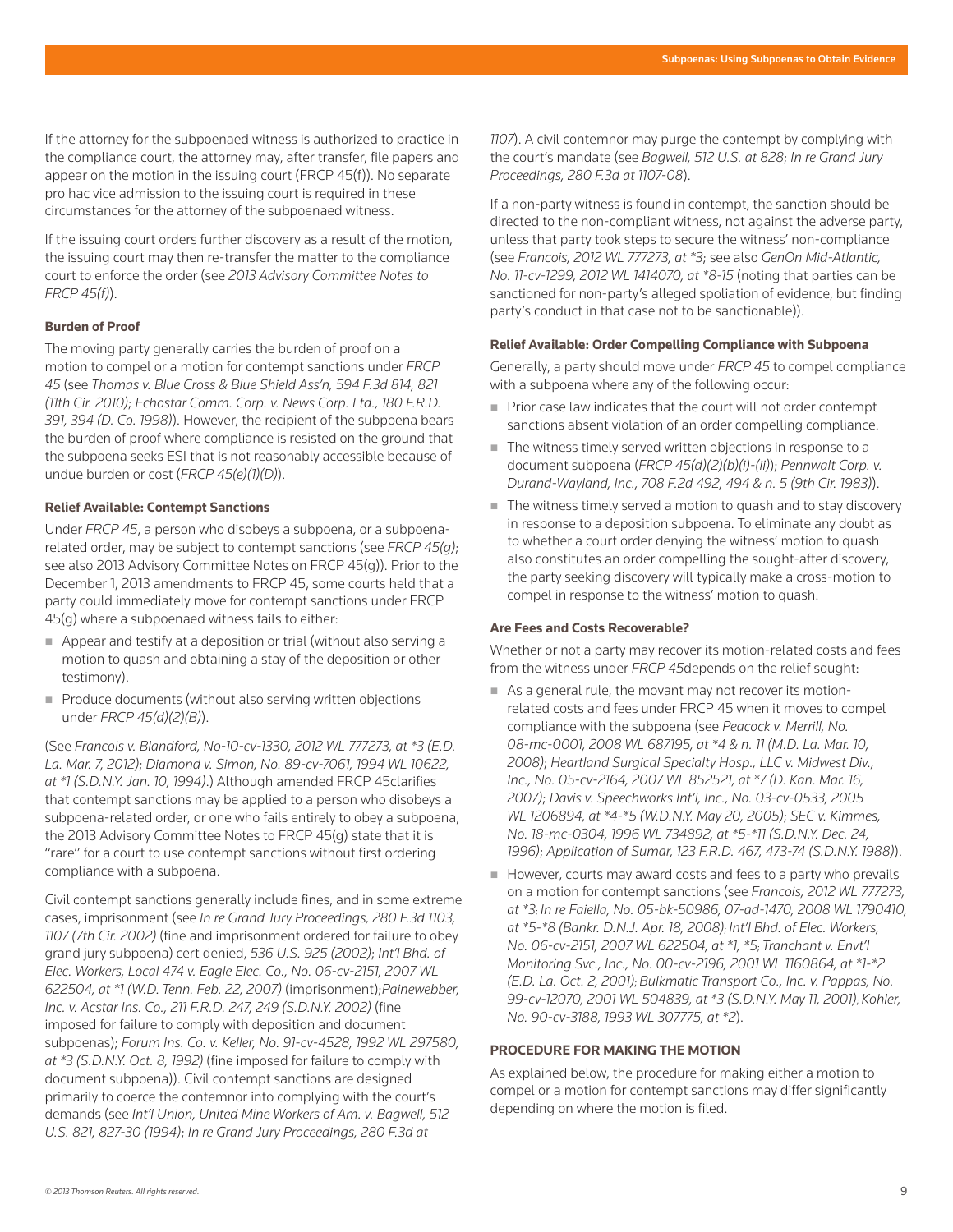#### **Motion Made in Court Where Underlying Action is Pending**

If a motion to compel compliance or for contempt sanctions is made in the issuing court, the moving party normally may serve and file its motion according to the same filing guidelines applicable to other documents in the case. Generally, this means serving and filing the motion electronically through the court's CM/ECF system. In addition, the moving party may have to serve a paper copy of the motion on the non-party witness (or his attorney) by mail or another acceptable service method under *FRCP 5*, unless the witness (or his attorney) receives CM/ECF service in the case.

Keep in mind that special service rules may apply for contempt motions (see, for example, *S.D.N.Y. and E.D.N.Y. L. Civ. R. 83.6(a)* (if alleged contemnor is not represented by counsel, service must be made personally, together with a copy of Local Civil Rule 83.6, in the manner prescribed by *FRCP 4*)). In addition, the court may decide to hold a formal hearing if the movant seeks civil contempt sanctions against the witness under *FRCP 45(g)*. An alleged contemnor has the right to notice and an opportunity to be heard before being held in contempt of court (see *Bagwell, 512 U.S. at 827*; *Fisher, 526 F.2d at 1342-1343*). Even more stringent procedures apply if the court decides to level criminal contempt sanctions against the witness (see *Bagwell, 512 U.S. at 826-27*).

# **Motion Not Made in Court Where Underlying Action is Pending**

Often, evidence crucial to a lawsuit is held by a non-party witness who has no connection to the judicial district where the underlying action is pending. In these situations, a litigant may have no choice but to seek compliance in a district court located where the witness lives or works, even though that court is not the court where the underlying lawsuit is pending (see *From Which Court Must the Subpoena Issue?*). To enforce such a subpoena, the moving party must first commence a new action in the compliance court and file its motion papers in that new action. These are commonly referred to as miscellaneous (or ancillary) actions (see *Visto Corp. v. Smartner Info. Sys., Nos. 06-80339 MISC, 06-80352 MISC, 2007 WL 218771, at \*1 (N.D. Cal. Jan. 29, 2007)*).

Miscellaneous actions are typically commenced the same way as civil lawsuits. However, each court has its own internal procedures governing the commencement of these types of actions. Procedural protocol may vary considerably from court to court. If the court's local rules are unclear on how to commence a miscellaneous action, contact the relevant court's clerk in charge of miscellaneous filings for further guidance. Website links for all of the US federal district courts (which include the various clerks' office phone numbers) may be accessed through Practical Law's *Court Rules* page.

Some common issues that arise when the moving party commences a miscellaneous action are:

**Method of commencement.** Some courts require the moving party to commence miscellaneous actions by filing paper copies of the initiating documents at the courthouse (see, for example, *S.D.N.Y. Elec. Case Filing Rules & Instructions (ECF Rules), § 18.9 (Aug. 2013)*). Other courts require miscellaneous actions to be commenced through the court's CM/ECF system (see, for example, *D. Mass. CM/ECF Admin. Proc., § F(1) (July 2011)*).

- Required documents. The moving party must file its motion papers to commence the miscellaneous action. If the moving party is a corporation or other organization, it must also file a Rule 7.1 corporate disclosure statement. In addition, some courts may require the moving party to file a notice of appearance and a civil cover sheet.
- Filing fees. Federal district courts charge a \$46 filing fee to open a new miscellaneous action (see *United States District Court Fee Chart*).
- Post-commencement service and filing. After the action is commenced, the moving party serves the initiating documents (and any post-initiation documents) on the recipient of the subpoena and the other parties to the underlying action, and files proof of service in the issuing court (*FRCP 5(a)(1) (D)*; *FRCP 5(d)(1)* and *FRCP 37(a)(1)*). Typically, paper copies of the initiating documents must be served on the parties (see, for example, *S.D.N.Y. ECF Rules, § 18.9 (Aug. 2013)*). Depending on the court, post-initiation documents (such as opposition and reply briefs) may be served and filed in paper format or electronically (see, for example, *S.D.N.Y. ECF Rules, § 18.9 (Aug. 2013)* (postinitiation documents in miscellaneous cases must be served and filed electronically)).
- **Attorney admissions.** Before commencing a miscellaneous action, counsel for the moving party should check the relevant court's local rules to determine whether he must be admitted to practice in that court and whether he must retain local counsel. If counsel for the moving party is allowed to file papers himself, and the court allows e-filing in miscellaneous cases, he should also obtain a CM/ECF login and password from the issuing court.

#### **REQUIRED DOCUMENTS**

As with any other motion, a motion to compel compliance with a subpoena (or a motion for contempt sanctions) generally requires the moving party to serve and file:

- A notice of motion.
- A memorandum of law.
- Supporting declarations and affidavits as necessary.
- Proof of service.
- If appropriate, a proposed order.

Before filing the motion, counsel should always check the court's local rules and standing orders and the judge's individual practice rules to ensure that all of the required documents are filed and all local procedures are followed.

When preparing a motion to compel or a motion for contempt, counsel should consider the following:

- $\blacksquare$  The court may (or may not) require a certification stating that the parties have met and conferred in an attempt to resolve their differences without resorting to motion practice (see *Pre-motion Meet and Confer*).
- When moving for contempt, the issuing party may need to submit additional documents, such as an affidavit detailing the alleged misconduct, the alleged damages caused by the misconduct and evidence regarding the sum of costs incurred by the moving party (see, for example,*S.D.N.Y. and E.D.N.Y. L. Civ. R. 83.6(a)*).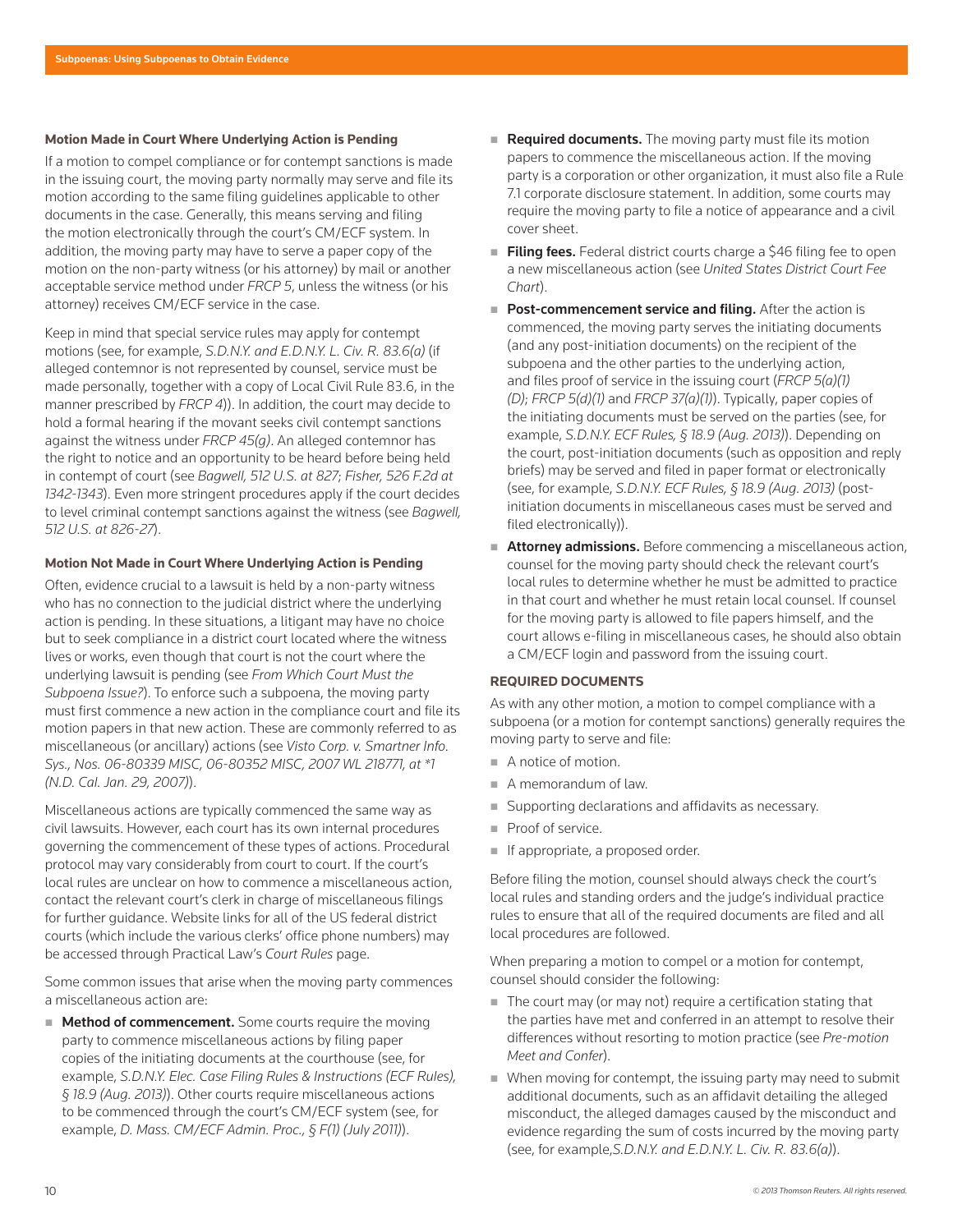■ The moving party may have to file additional documents if the motion is made by way of a miscellaneous proceeding (see *Motion Not Made in Court Where Underlying Action is Pending*).

## **SUBSTANCE OF THE MOTION**

As with most discovery motions, a motion to enforce a subpoena is inherently fact-specific. Where appropriate, counsel should be prepared to address the following issues in its motion:

- The legal basis for the motion (for example, whether the party is moving under *FRCP 37* or *FRCP 45*).
- $\blacksquare$  The relief sought (for example, compliance with the subpoena, contempt sanctions and any related costs and fees).
- The factual background and subject matter jurisdiction of the underlying action (if the motion is not made in the court where the underlying action is pending).
- The circumstances surrounding the issuance and service of the subpoena.
- The circumstances surrounding the witness' non-compliance.
- $\blacksquare$  The relevance of the evidence sought by the subpoena, including a description of why it is necessary to obtain the evidence from this particular witness as opposed to some other source.
- A description of the reasonableness and clarity of the demands made in the subpoena.
- Any potential burden imposed on the witness, such as the time frame covered by the subpoena's requests.
- To the extent required, the moving party's attempt to meet and confer with the witness or his attorney to resolve the dispute without judicial intervention.

# INDEPENDENT ACTION TO OBTAIN DISCOVERY

If the issuing party cannot successfully subpoena a non-party witness under *FRCP 45*, that party may be left with no other choice but to commence an independent action to obtain discovery (see *Lubrin v. Hess Oil V.I. Corp., 109 F.R.D. 403, 405 (D.V.I. 1986)*; *Darbeau v. Lib. of Cong., 453 F. Supp. 2d 168, 170-71 (D.D.C. 2006)* (independent action seeking discovery permissible where statutory bases for obtaining discovery are inadequate); see also *1991 Advisory Committee Notes to FRCP 34(c)* (noting that independent actions to obtain discovery from non-parties are not precluded under the FRCP, but they may be unnecessary in light of *FRCP 45*)). These are sometimes referred to as actions for an equitable bill of discovery. A situation where a non-party witness cannot be successfully subpoenaed under FRCP 45might arguably arise if that witness purposely stays in a federal district that is more than 100 miles away from where he lives, works and regularly transacts business in person to avoid being deposed in a particular lawsuit (*FRCP 45(c)(1)(A)*).

# APPEALS

Generally, federal appeals courts may hear appeals only following final judgments from lower courts. Discovery orders, such as orders quashing (or compelling compliance with) subpoenas, are typically deemed interlocutory and are therefore reviewable only in connection with an appeal from a final judgment (see *In re Subpoena Served on the Cal. Pub. Utils. Comm'n, 813 F.2d 1473, 1476 (9th Cir. 1987)*). However, these orders may sometimes be immediately appealable. As explained below, whether an immediate appeal lies from an order quashing (or compelling compliance with) a subpoena generally depends on the relief ordered by the court and the particular court that issues the order. As a general matter, appeals of orders made during discovery are reviewed under an abuse of discretion standard (see *Wantanabe Realty Corp. v. City of New York, 159 Fed. App'x 235, 240 (2d Cir. 2005)*).

# **ORDER DENYING DISCOVERY ENTERED IN UNDERLYING ACTION**

An order denying discovery commanded by a subpoena served on a non-party is not immediately appealable if that order is entered by the court where the underlying action is pending (see *Caswell v. Manhattan Fire & Marine Ins. Co., 399 F.2d 417, 422 (5th Cir. 1968)*).

# **ORDER DENYING DISCOVERY ENTERED IN ANCILLARY ACTION**

An order denying discovery commanded by a subpoena served on a non-party in an ancillary proceeding is immediately appealable if the ancillary proceeding is pending in a district court located in a different circuit from where the underlying lawsuit is pending (see *Nicholas v. Wyndham Int'l, Inc., 373 F.3d 537, 541-42 (4th Cir. 2004)*; *Cusumano v. Microsoft Corp., 162 F.3d 708, 712 (1st Cir. 1998)*).

In contrast, circuit courts are split over whether an immediate appeal may lie from an order denying discovery from a non-party where the ancillary proceeding and the underlying lawsuit are in separate district courts within the same circuit:

- Several circuits hold that an appeal in this situation must wait until entry of a final judgment in the underlying action (see *Periodical Publishers Service Bureau, Inc. v. Keys, 981 F.2d 215, 217-18 (5th Cir. 1993)*; *Hooker v. Cont'l Life Ins. Co., 965 F.2d 903, 905 (10th Cir. 1992)*; *Barrick Group, Inc. v. Mosse, 849 F.2d 70, 73 (2d Cir. 1988)*; *In re Subpoena Served on the Cal. Pub. Utils. Comm'n, 813 F.2d at 1476-80*).
- Other circuits take a more liberal approach and allow the aggrieved party to immediately appeal (see *Heat & Control, Inc. v. Hester Indus., Inc., 785 F.2d 1017, 1021-22 (Fed. Cir. 1986)*; *Ariel v. Jones, 693 F.2d 1058, 1059 (11th Cir. 1982)*).

If the aggrieved party is forced to file two separate appeals after entry of final judgment in the underlying action (that is, an appeal from the ancillary proceeding and an appeal from a final judgment in the underlying action), he must file two separate notices of appeal in the district courts (and pay the required filing fees for both) and then move in the appellate court to consolidate the two appeals under *Rule 3(b) of the Federal Rules of Appellate Procedure* (see *Hooker, 965 F.2d at 905*).